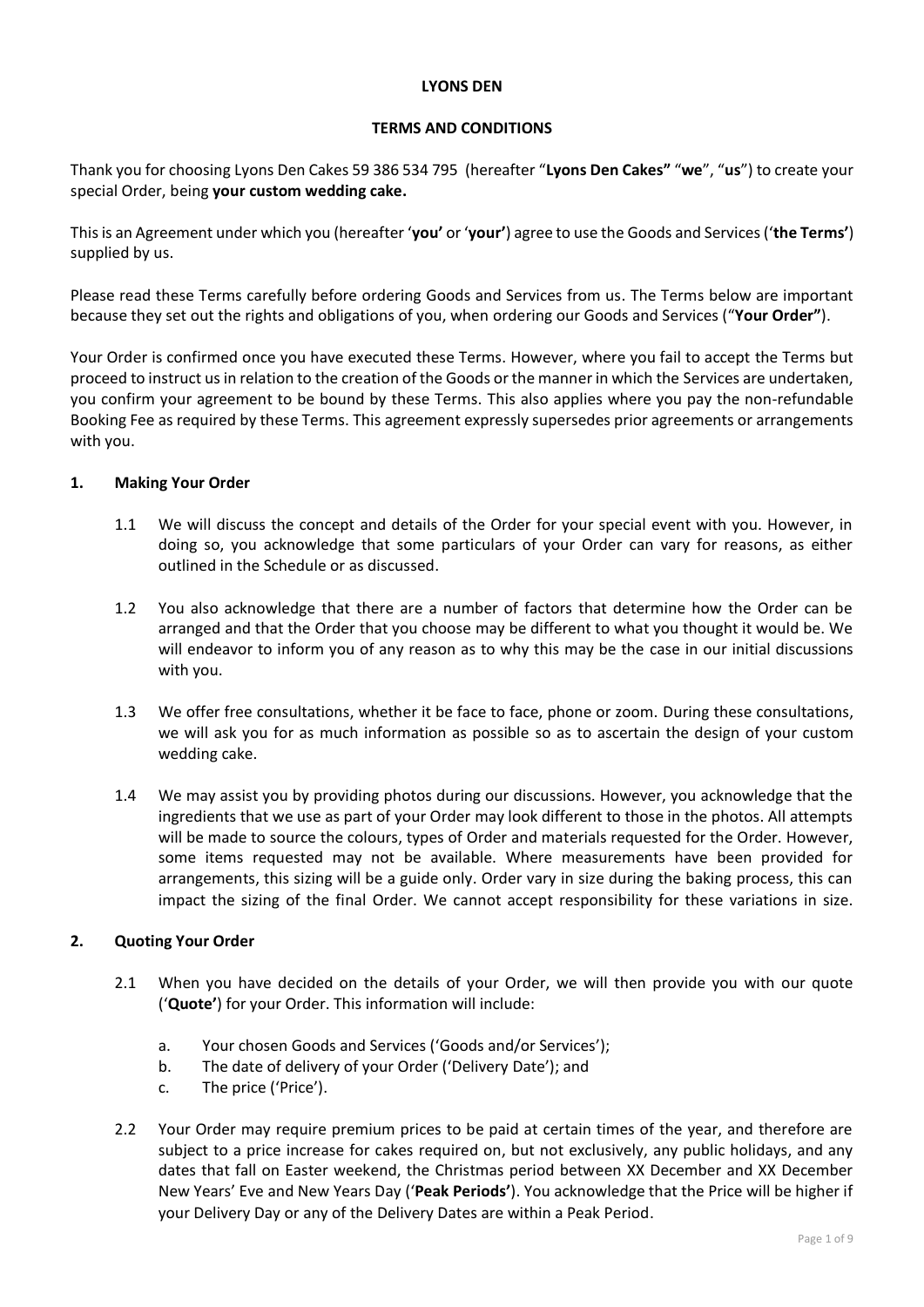- 2.3 Our offer to provide your Order at the Quote provided will be valid for you to consider for a period of three (3)monthsfrom the date of the Quote ('**Quote Period'**). Notwithstanding this, we take Orders on a "*first come, first served basis*" and should another client make an Order at the same time as your desired Date, we may not be available to complete your Order.
- 2.4 If you would like to change any of the Order or Delivery Date, we will provide you with a new quote with the revised Order, revised key Dates and revised Price.

# **3. Confirming Your Order**

- 3.1 To confirm your Order, we require a non-refundable and non-transferable Booking Fee of **30% of the total price** of your Order or the amount that we specify (the '**Booking Fee'**).
- 3.2 You acknowledge that the purpose of the Booking Fee is to secure your Order and for us to pay for our costs and expenses to do so. You acknowledge and accept that the Booking Fee is not refundable and not transferable unless specified in this Agreement. The Booking Fee has been set as liquidated damages as a genuine estimate of loss suffered in the event that you cancel the Order and the associated Goods and Services required in order to undertake the Order, regardless of whether we are able to allow another Order to be made in its place.
- 3.3 If you confirm your Order by the last day of the Quote Period, then we agree to provide the Order on the Delivery Dates for the Price.
- 3.4 If you do not confirm your Order by the last date of the Quote Period, then our offer to provide your Order will no longer be valid and we will have no further obligations to you. We can provide you with a new quote if you would like.

#### **4. Cancellation or Postponement of Order**

#### 4.1 **Cancellation**

- 4.1.1 You may cancel your Order at any time, by notifying us in writing. In doing so, the following terms apply:
	- a. Where you have provided twenty-one (21) days notice of cancellation, your forfeit the Non-Refundable Booking Fee, as outlined in Clause 3 and all other monies paid to us will be refunded;
	- b. Where you cannot or do not provide twenty-one (21) days notice of cancellation, no refund of monies will be provided.
- 4.1.2 You accept that the non-refundable amounts paid to us are also non-transferable and cannot be applied to later dates. You acknowledge that any money retained by us upon cancellation is treated as liquidated damages on the basis that we suffer the loss of opportunity for another Order to be fulfilled.

#### 4.2 **Postponement**

4.1.3 We will, where possible, use our best endeavours to accommodate arrangements where you require a Delivery Date change. However, where you require a postponement, you are allowed one postponement only. The new Delivery Date must be within **twelve (12) months** of the original Delivery Date. Where you require a further postponement, or a date beyond twelve months from the Original Delivery Date, your postponement will be treated as a new Order and you will be subject to these terms once more (including the payment of a further 30% Non Refundable Booking Fee).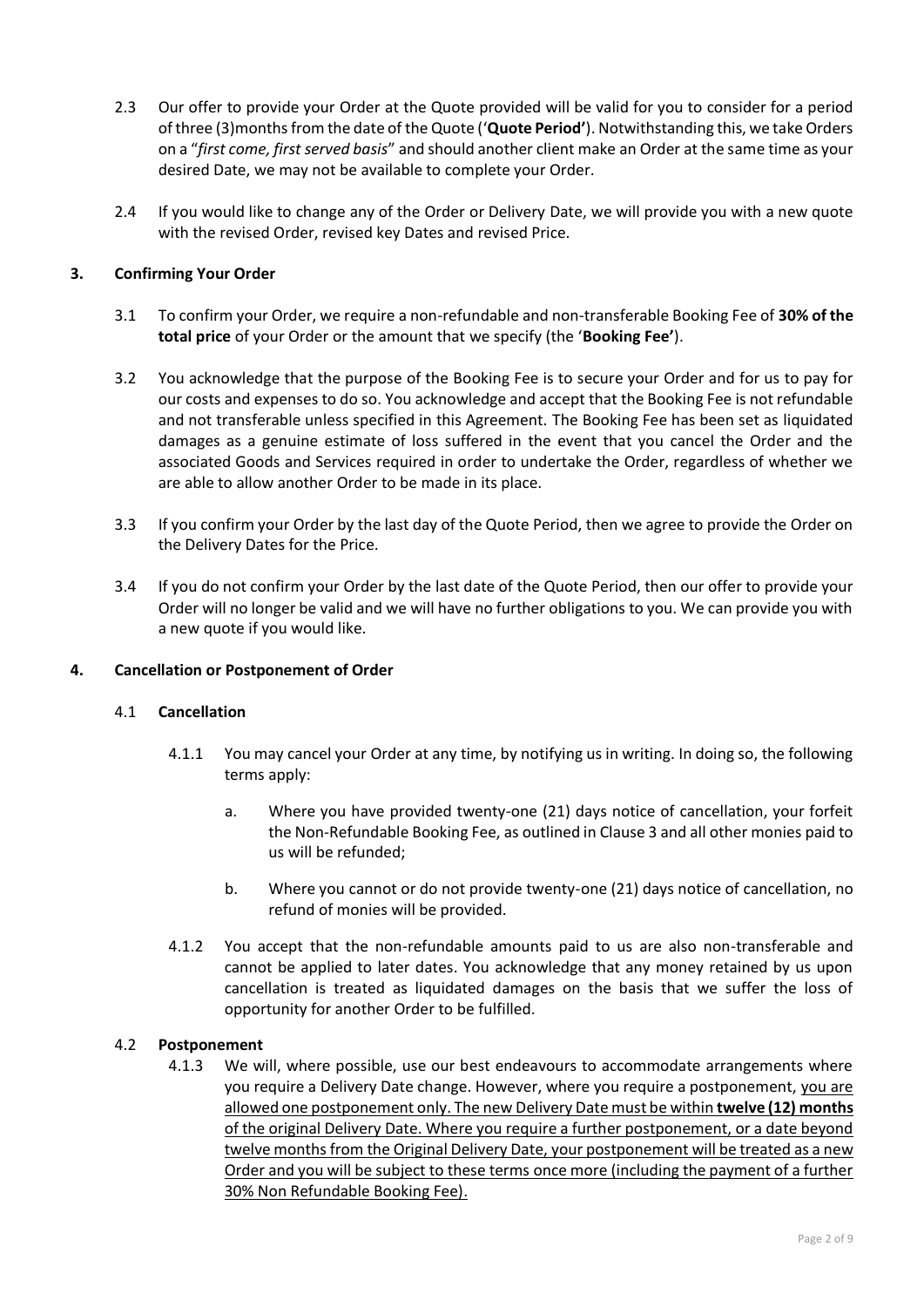- 1.2 We may terminate the agreement between the parties where you are in breach of the Terms, including but not limited to the non-payment of invoices. Where we terminate the agreement for breach, you will be responsible for all fees and disbursements incurred or accrued prior to termination.
- 1.3 We may withdraw our Goods and Services in some circumstances. Such circumstances include discovery of new information, changes to agreed circumstances, or other factors which tend to circumvent its policies. Non-cooperation; changes in locations, facilities or available times; missed appointments and late payments are examples of contributing factors.

## **5. Preparing for Your Delivery Day and Making Changes to Your Order**

- 5.1 Once you confirm your Order, we will start our work to provide your Order.
- 5.2 You may however request a change to the Order at any time up to twenty-one (21) days before your Delivery Date. If we need to change the prices of the Order in your Order to accommodate your change request, then we will provide you with an additional quote. ('**Additional Quote'**). Work cannot proceed on your changed Order unless that additional quote is accepted.
- 5.3 While we make every effort to provide exactly the flavour, filling, decoration, size, colour, shape, and design discussed during consultations, creating cake is an art form and may be subject to variations.
- 5.4 Colour matching is not a precise science and different sugar substrates take colour differently. We will do everything possible to make substrates match to each other and to match provided colour swatches, but sometimes it is not possible to make a 100% perfect colour match and some colours are just not achievable using food grade dyes.
- 5.5 We cannot match a "verbal" colour or a colour sent via electronic device, as all monitors display colour differently. To attempt a colour match, you must provide a colour swatch at least twenty one (21) days in advance of the Order.
- 5.6 To maintain stability and the integrity of your Order, we reserves the right to make design and structural changes to your Order on site or off, without prior notification.
- 5.7 If you change your mind about the concept or details for your Order and we need to change specific parts of the Order or we need to change the amount of work that we need to do to provide the Order, an additional invoice will be provided and this invoice must paid within twenty-one (21) days prior to the Delivery Date.
- 5.8 All ornaments and toppers should be brought to us at least seven (7) days prior to your Delivery Date so they can be assessed for weight and stability and cake reinforcements prepared. In the rare event, we reserve the right not to place ornaments on your cake if we feel that by doing so, it will cause damage to your cake.
- 5.9 We use an approved Florist and Approved food grade applications for fresh flowers on your cake. If you wish to use your own fresh flowers, they should be brought to us at least one or two days before your Delivery Date, or be placed at the cake table at the venue, prepped and ready for use.
- 5.10 We will not liable for any damage or illness caused by incorrect floral inserts into the cake.

#### **6. Making Payments to Us**

6.1 You must pay us the full Price for your Order (including any increases in the Price) twenty-one (21) days before your Delivery Day.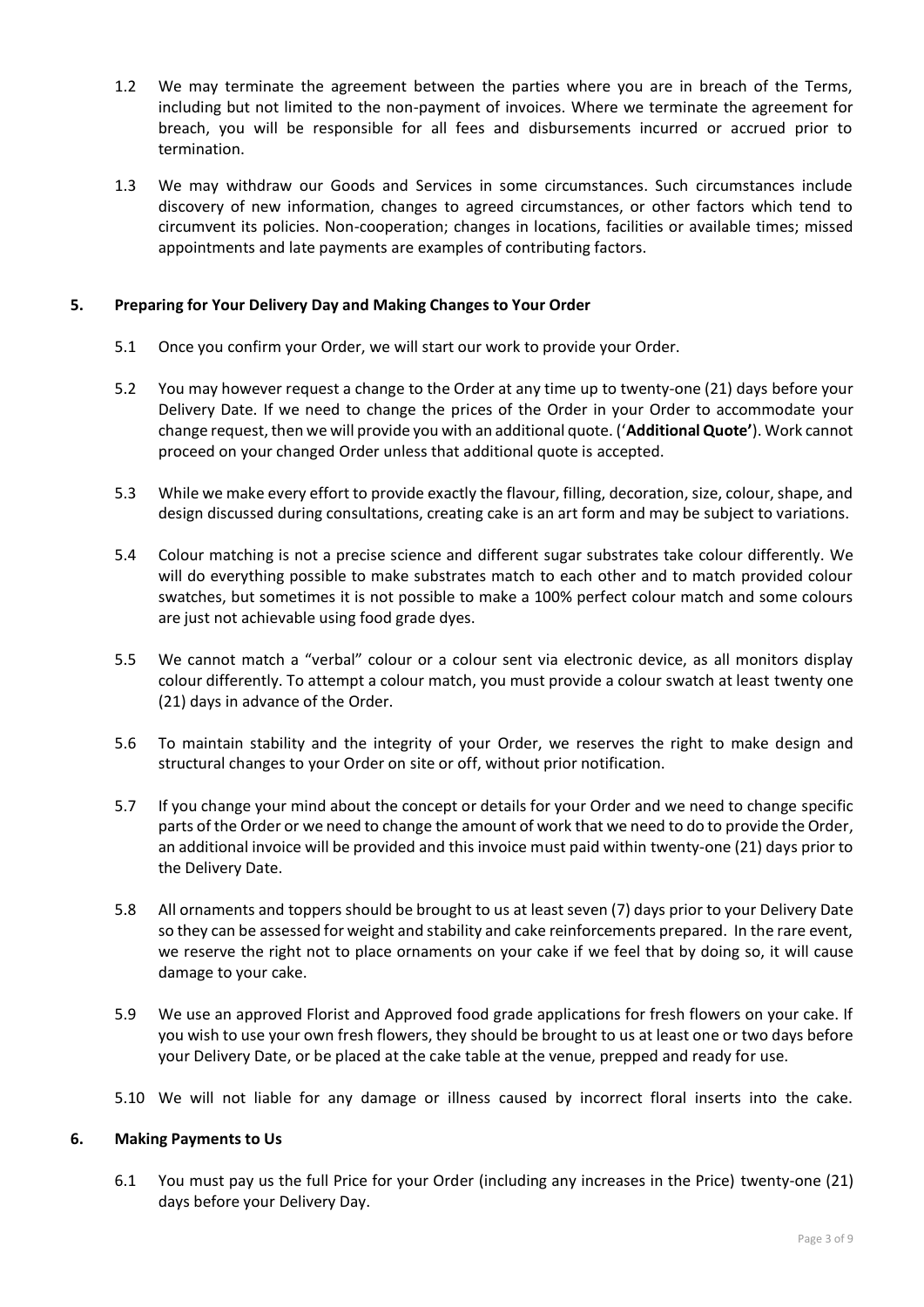- 6.2 If the Price for your Order increases after the date that the full Price is due (which is twenty-one daysbefore your Delivery Date) then you must pay us that additional amount immediately upon issuing of the invoice.
- 6.3 You can make payments to us by using one of the payment options that we provide to you.
- 6.4 If you fail to pay us any amount when due, we will suspend delivery of or withhold access to any Order or stop performing any of the Services until payment is made.
- 6.5 Unless stated otherwise, all of the Fees are inclusive of Order and Services Tax ('GST'), as defined by A New Tax Systems (Order and Services Tax) 1999 (Cth) and related legislation.

## **7. Collection or Delivery of the Order**

7.1 We will arrange with you, your primary contact or the venue coordinator the details of the Delivery of the Order. They will be made and packaged in a way that gives stability whilst in transit.

If you wish to pick up the Order, this must be arranged at time of consultation. You are solely responsible for the safe delivery of the product and we cannot be held liable for any issues with the Order once collected. We will not be responsible for any damage occurring to your cake once it leaves our facility. Please review our special care instructions on our website to ensure that your cake is at its best on your event. We recommend placing all cakes on a flat area of a Van or SUV or floor board of your vehicle, with air conditioning flowing around the cake, and a non-slip mat under the box or cake board to prevent sliding. If damage occurs during transport, we *may* be able to repair it. Cost of repairs will be assessed based on whether the cake is returned to the bakery or if staff are required to go to the site for a service call, and the amount of time needed to make repairs. Cost of repairs will be negotiated and paid prior to repairs or service calls to the site being made.

- 7.2 The Delivery of the Order and its timeframes will be agreed with either you, your primary contact or the venue co-ordinator.
- 7.3 Due to the logistics of scheduling multiple deliveries and set ups each day, we will contact your venue to confirm delivery and storage logistics however we requirs a time "range" for delivery of your Order, as provided by you. You are responsible for confirming this time with your reception/venue staff or wedding coordinator. Cake tables must be set up and ready for us to arrive before the start of this time range. Plateaus, pedestals, risers and dessert trays must also be in place if we are not the providers.
- 7.4 Deliveries to outdoor sites are scheduled as close to the event time as possible, to allow for any last minute changes to cake table location or risks of damage, due to weather.
- 7.5 Call to inform us of any changes to the time range for delivery, immediately, so we can do everything within our power to avoid scheduling conflicts. Please note the phone number at the top of these Terms.
- 7.6 Please keep in mind that any delay to delivery affects not only us, and its staffed labour, but also all clients expecting delivery following yours.

#### **8. Hired Items**

8.1 As part of your Order, we may agree to rent the equipment or items to you (hereafter, '**General Equipment'**), and you agree to rent the General Equipment in accordance with this clause.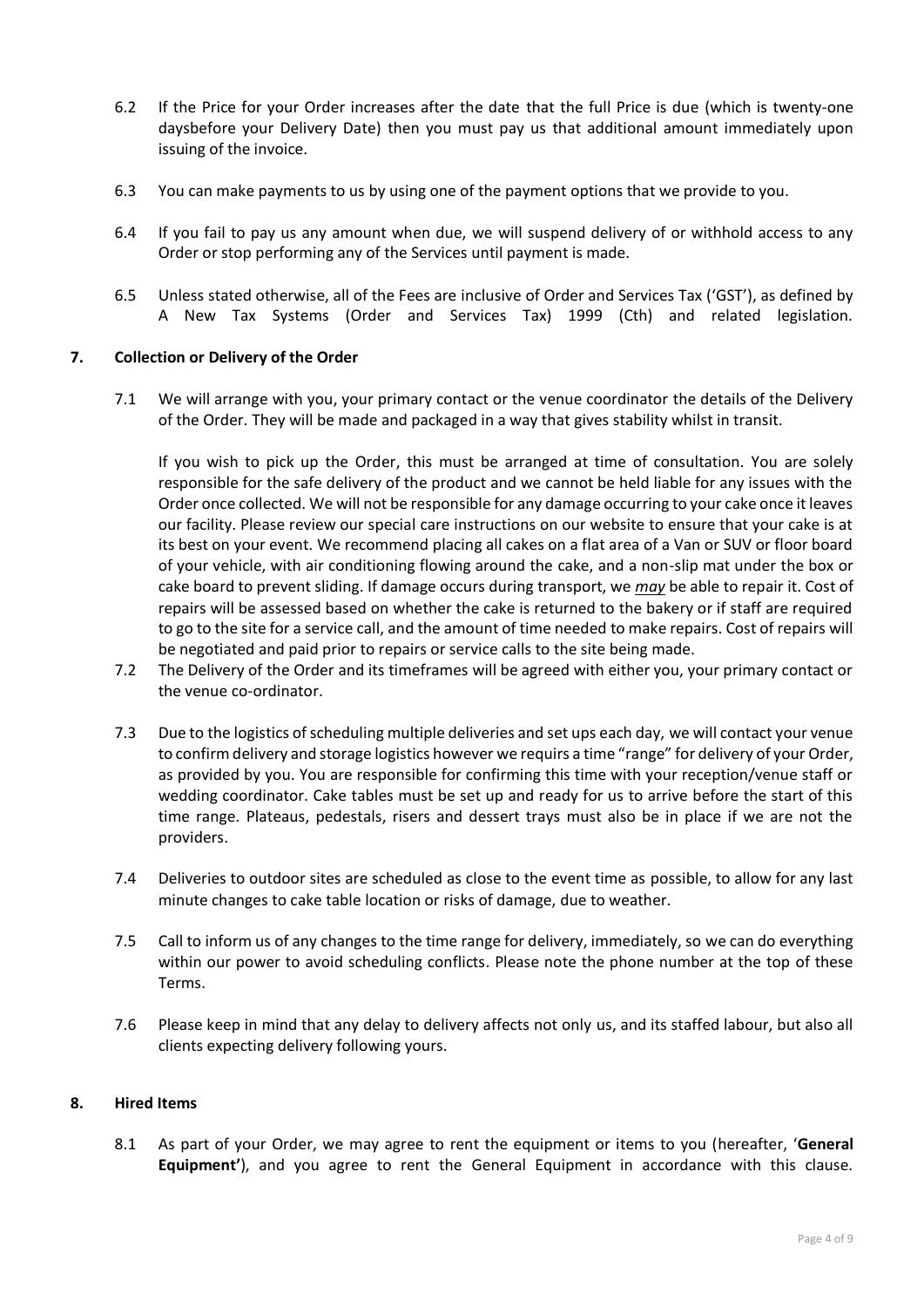- 8.2 You will be required to pay a non-refundable, non-transferrable Booking Fee of 30% for the hire items at the time of making the Order. You acknowledge that once booked, we are unable to offer the General Equipment to others. Therefore the Reservation Fee is liquidated damages, being a genuine estimate of loss suffered in the event that you cancel the hire of the equipment.
- 8.3 All cancellation of hire of General Equipment must be submitted in writing to us no less than twentyone (21) days from the date of the booking of the General Equipment. If cancellation is made, refunds of monies paid will not be made.
- 8.4 You must inspect the General Equipment for any damage at the time of collection or within four hours of the equipment being delivered, and raise the issue with us immediately upon noticing damage.
- 8.5 Standard delivery fees are included in your Quote but if the location or amount of different location drop off changes there may be an extra charge. You will, at your own expense, keep the General Equipment in good repair, appearance and condition, normal and reasonable wear and tear excepted. If the equipment is not in good repair, appearance and condition when it is returned to us, you must immediately reimburse us for the actual expense of those repairs or replacement of the General Equipment.
- 8.6 You may be required to pay a "**bond**" of \$100.00 before taking possession of the equipment. Where the General Equipment is returned in the condition it was provided to you, you will be refunded the bond upon return of the General Equipment. Where items are damaged or lost, and the bond is not sufficient to cover the loss or damage to the item, you will be liable for any costs above and beyond the bond amount in order to repair or replace the item. It is at our sole discretion as to whether to repair or replace.
- 8.7 **A damage waiver** of 10% is required to be paid as part of the hire component of the total invoice. You acknowledge that the damage waiver is not insurance or a substitute for insurance. It is nonrefundable fee of 10% of the rental charges for the Hire Items and billed on the rental invoice to your rental charges. The Damage Waiver covers reasonable wear and tear of the Hire Items. The Damage Waiver does not cover damage resulting from misuse or abuse of the Hire Items, your negligent acts or omissions, failing to maintain the Hire Items or during transport loading/unloading. It is your responsibility to maintain the condition and safekeeping of the Hire Items and may be liable for any Hire Items which are lost, stolen or damaged during the rental period.
- 8.8 Unless you obtain the prior written consent from us, you will not alter, modify or attach anything to the General Equipment unless the alteration, modification or attachment is easily removable without damaging the functional capabilities or economic value of the General Equipment.
- 8.9 To the extent permitted by law, you will be responsible for risk of loss, theft, damage or destruction to the equipment from any and every cause.

# **9. Specific Order Installations**

- 9.1 On your Delivery Day, if it is part of the Services agreed, we will develop a "run sheet" with you. We will not be liable for items not set up if they were not listed on the "handover sheet".
- 9.2 Prior to the Delivery, we will arrange the nature of the set up and break down of structures, equipment and materials with you, your primary contact or the venue coordinator
- 9.3 You warrant that you have obtained approval (by way of licenses, permits or otherwise) in order to hold your event at its location and with the structures, equipment and materials arranged. We will not be a liable for any loss, damage or delay as a result of failing to obtain such approvals. It is the responsibility of the client to determine what approvals will be required.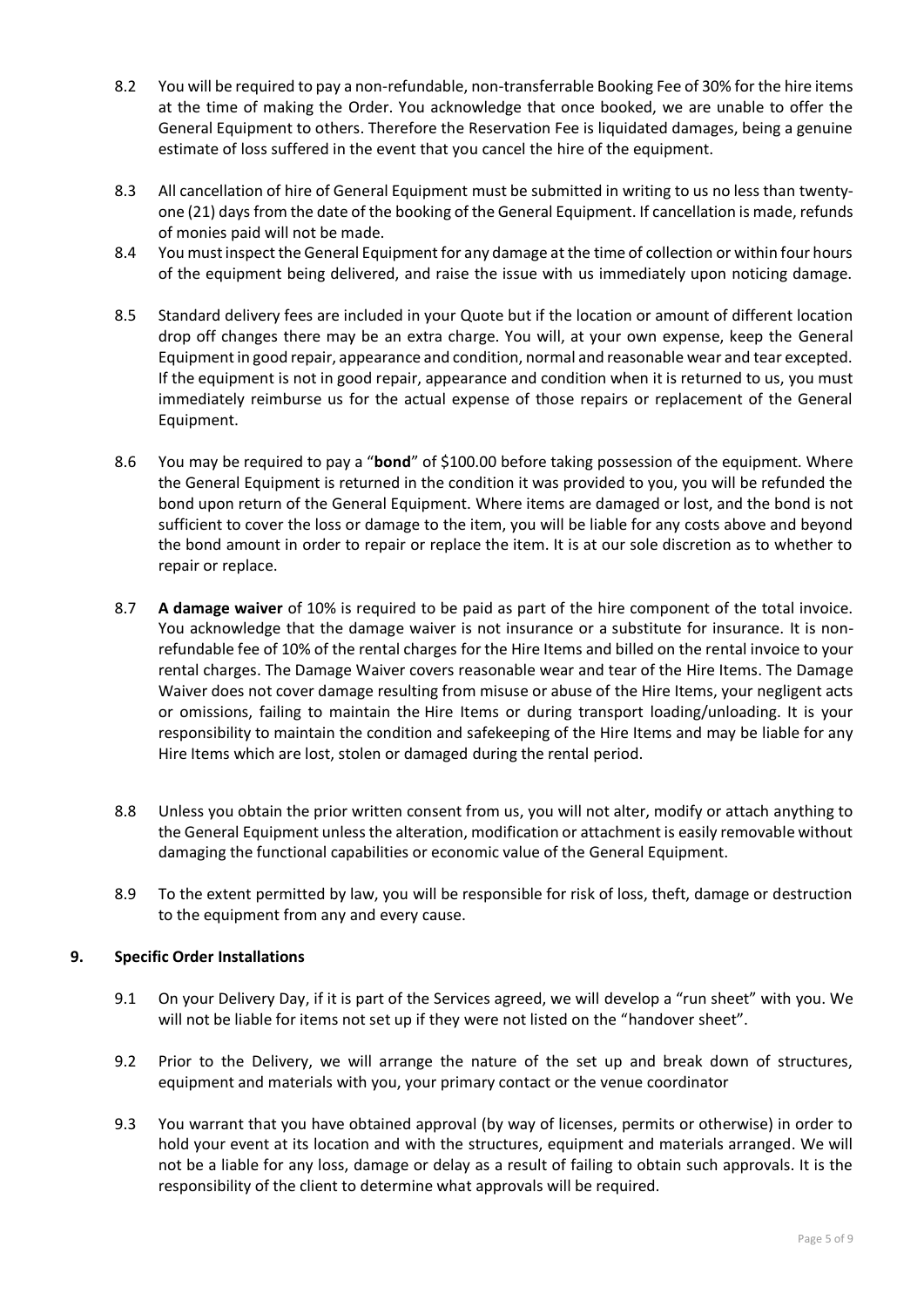- 9.4 Where pack down is included in the Order, and pack down is required to be done at midnight (and no later), you will be charged extra for this if extra labour is required to meet that deadline. This cost will be **\$100** for that packgown. This will be added to your final invoice.
- 9.5 Unless General Equipment is being provided in accordance with Clause 7, we will not be responsible for all set up the breakdown of the installations.
- 9.6 If you have a General Equipment booked and the weather is predicting rain on your Delivery Day, you may require an alternative arrangement made as to location of equipment or materials. We confirm the right to refuse to deliver items where they are may be exposed to inclement weather conditions.
- 9.7 We reserve the right to refuse set up of a cake in any location that is not properly air conditioned or weather proofed or on any cake plateau or stand that does not appear sturdy enough to hold the weight of our cakes. All efforts will be made to work with venue staff to find placement better suited for your cake to make sure it looks beautiful on your arrival.
- 9.8 Your Order will be heavy and will require a perfectly level and sturdy table and cake plateau/stand. We are not responsible for any damage caused by tables or cake plateaus/stands that were unable to withstand the weight of our cakes or improperly installed, or installed at a lean.
- 9.9 Once our Order is set up, it is not intended to be moved until served. We are not responsible for damage caused by others after the cake is set up by us.
- 9.10 Tall cocktail tables are not suitable for tiered cakes over 2 tiers tall, and are not recommended, as someone will have to climb a ladder to both set up the cake, and again at the reception to disassemble and serve your cake.
- 9.11 Please be aware that 5 tiered or larger cakes on a standard height table may require a step stool or step ladder to disassemble and serve.

#### **10. General Terms for Provision of Goods and Services**

- 10.1 We warrant to you that the Order will be made and related services performed using reasonable care and skill, however, subject to any condition, warranty or right implied or imposed by the *Competition and Consumer Act 2010 (Cth) (CCA)* or any other law which cannot by law be excluded by agreement, or any express provision in these Conditions, we give no warranties regarding any Order supplied and all other implied or imposed conditions, warranties and rights are excluded. Where any condition, warranty or right is implied or imposed by law and cannot be excluded, we limit our liability for breach of that implied or imposed condition, warranty or right to the fullest extent permitted by law.
- 10.2 Subject to the qualifications in section 64A of Schedule 2 of the CCA or any other law, our liability for any breach of any implied or imposed condition, warranty or right in connection with the supply of Order is limited to one or more of the following (at the election of us) - (i) replacement of the Order or supply of Order equivalent to the Order; (ii) repair of the Order; (iii) payment of the cost of replacing the Order or acquiring Order equivalent to the Order; (iv) payment of the cost of having the Order repaired.
- 10.3 You acknowledge, covenant and warrant that:
	- a. The terms of the Order are complete and accurate;
	- b. You will cooperate with us in all matters relating to the Order; and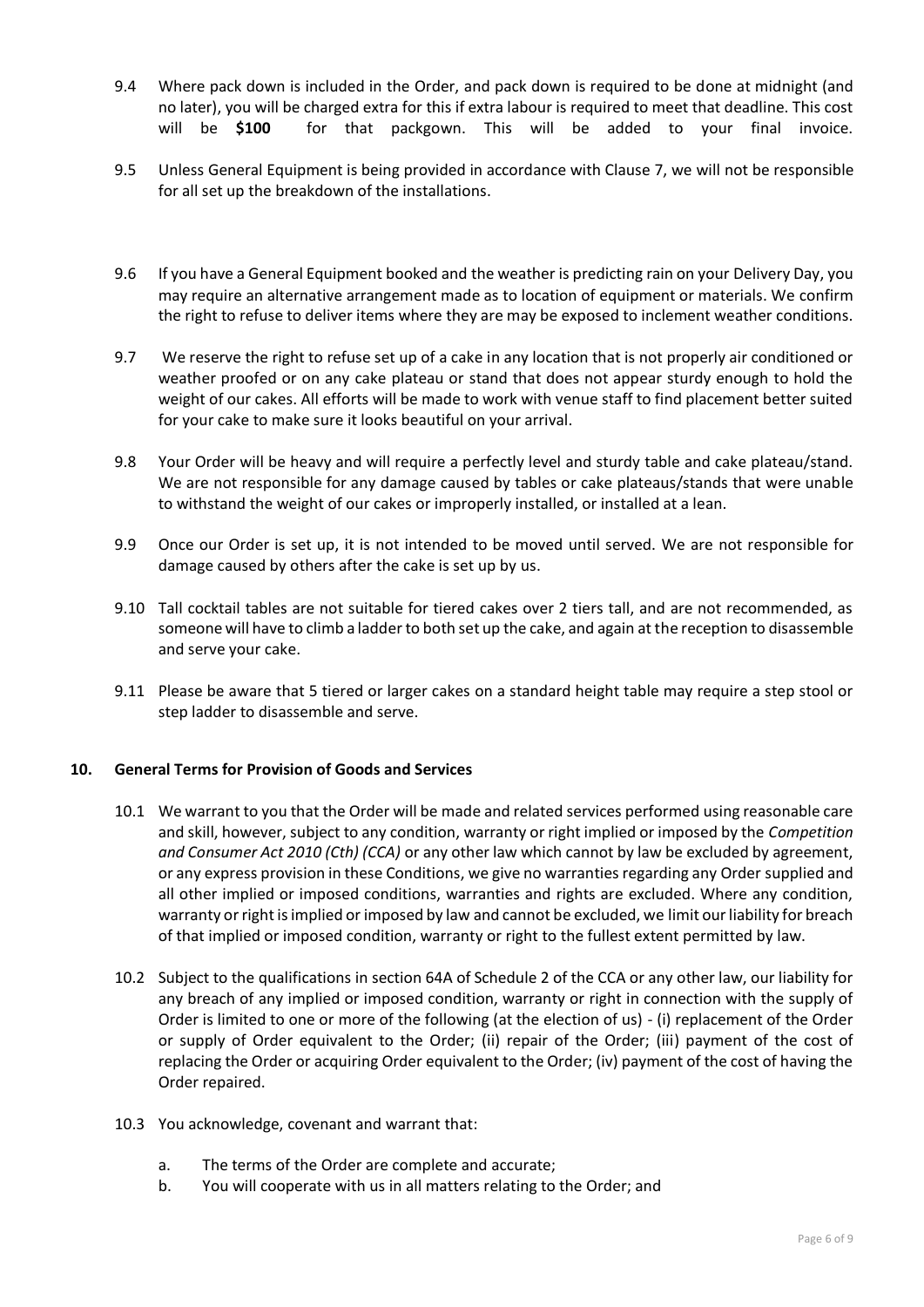c. You will provide us with such information and materials we may reasonably require in order to supply the Order, and ensure that such information is complete and accurate in all material respects.

## **11. Exclusivity**

11.1 It is understood that we will act as the sole and exclusive cake designer and provider on the Delivery Date. It is your responsibility to ensure that other cakes are not provided on the Delivery Date. Without limiting Clause 14, where this clause is breached, you are liable for any loss suffered as a result of incorrect identification or attribution of work by us, including loss of reputation.

## **12. Taking and Using Photos**

- 12.1 You agree, by making your Order, that you expressly grant us permission to use photos from your Order in various forms of advertising promoting our business. Where images are provided by your photographer, appropriate credit will be given but you must warrant that you have obtained permission from the copyright owner of the photo for its use.
- 12.2 We may use and publish photographs of all persons, flowers and décor involved in the event for editorial, trade, advertising, website use, or any other purpose and in any manner and medium that they see fit to promote our services and inventory.
- 12.3 We may, at our cost and discretion, document aspects of your event with photography, video and or written word with our selected suppliers. We will be respectful of your privacy and anonymity by not including your name or photos of you and your guests if you do not wish for this information to be published.
- 12.4 All creative work and General Equipment provided by us must be credited accordingly. All publications (media, print, blog, social media) must credit us as the supplier for the concept & items hired within your quote/invoice. All subcontractors/third party suppliers must also credit accordingly when using our services or Order.

#### **13. Insurance**

You must ensure that all other suppliers or contractors that will be in the same location as the Order when they have been delivered to you have adequate insurance to cover any loss, damage or expense if the Order is affected.

#### **14. Liability and Indemnity**

- 14.1 **Important Product Disclaimer**: We are NOT an allergy-free bakery. We cannot guarantee that our products are free from any ingredients that may affect certain food allergies. We recognize the seriousness of food allergies and we recommend that you inform us of any food allergies you or your guests may have before you place your order. We will not assume any liability for adverse reactions to foods consumed or food items one may come in contact with while eating a Product provided by us.
- 14.2 **Limitation of liability:** To the fullest extent permitted by law you agree that neither us, nor any of our officers, employees or contractors, will be liable to you or any person for any Claim resulting from, in relation to, or arising out of (i) your use or inability to use our Goods and Services or the Order itself, except to the extent resulting from our gross negligence or wilful default.
- 14.3 To the fullest extent permitted by law, you agree to indemnify, defend and forever hold harmless us, and their officers and employees from and against all Claims, including reasonable legal costs,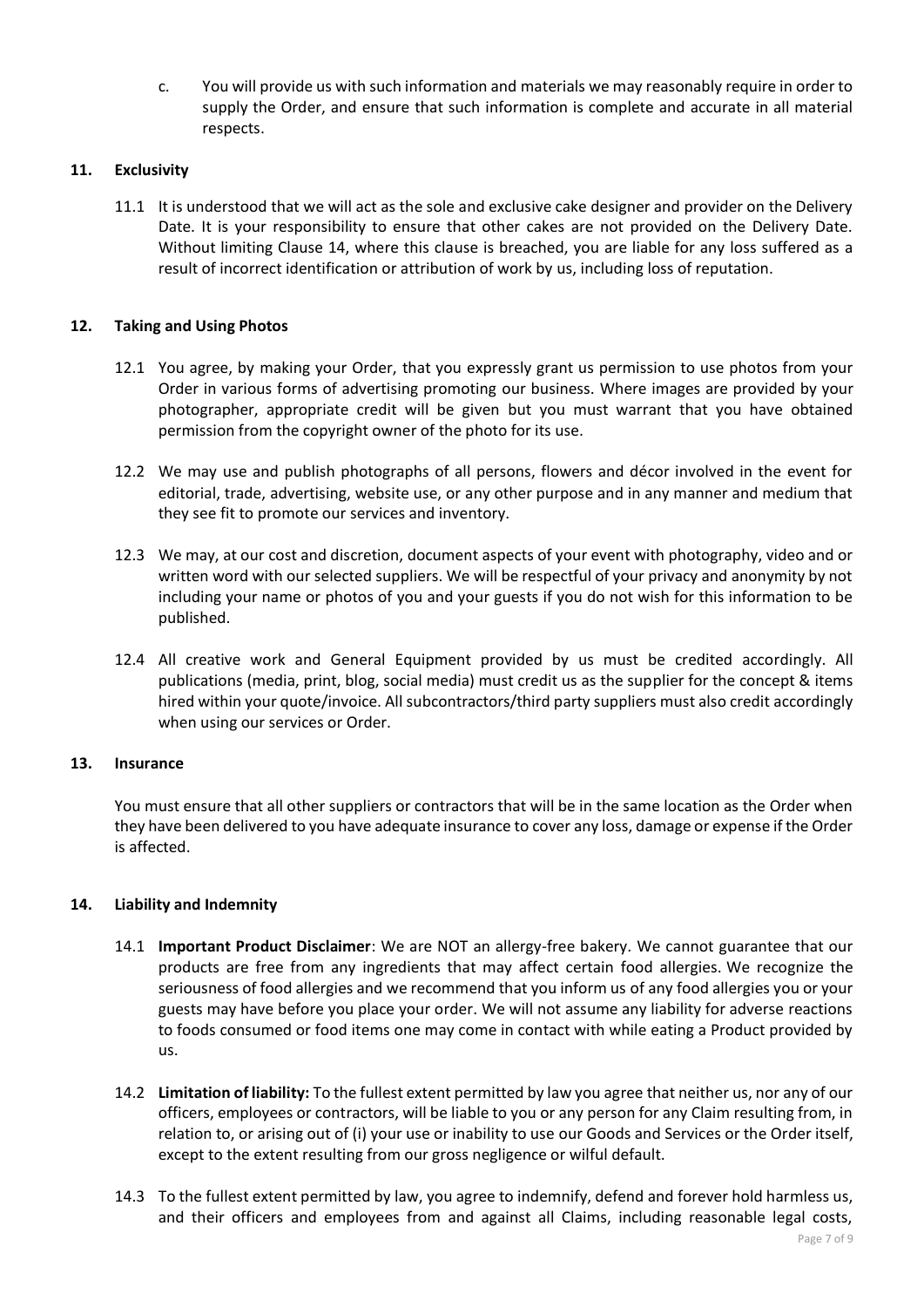resulting from any breach of this Agreement or any activity related to your use of the Services, by you and any liability for any Claim, whether direct, indirect, incidental, special and/or consequential.

### **15. Safety**

- 15.1 Unless legislation provides otherwise, it is your responsibility to ensure you, and your other vendors, are following government regulations in regards to public health and safety, including those restrictions relating to gatherings and social distancing.
- 15.2 If these regulations are not strictly adhered to and we feel that our personal safety is at risk, we reserve the right to exit the location and cease our duties and you will forfeit any fees paid.
- 15.3 We are not responsible for the failure of the participants of your event or guests to follow government regulations in regards to public health and safety, including those restrictions relating to the handling of food, gatherings and social distancing. To the fullest extent permitted by law you agree that we will not be liable to you or any person for any claim resulting from issues relating to public health and safety and the following of mandatory rules and regulations relating to the same.

#### **16. Subcontracting of Services**

In the unlikely event of severe medical, natural, or other emergencies, or where, for whatever reason, we cannot fulfill yout Order, we will make every effort to secure a replacement. If a suitable replacement is not found, responsibility and liability is limited to the return of all payments received for the Order. However, notwithstanding a suitable subcontractor found, the Order will be provided by that subcontractor at the price already invoiced and paid to us.

#### **17. Force Majeure**

- 17.1 We cannot be liable or responsible for any failure to perform, or the delay in performance of, any of its obligations under the Agreement that is caused by any act or event beyond my control. Examples include, but are not limited to, acts of God, flood, fire, warfare, government laws or regulations, electrical fire, strikes by suppliers (known as '**force majeure circumstances'**).
- 17.2 If a genuine force majeure circumstance occurs and means that the performance of our obligationsto fulful the Order is impossible, we will contact you as soon as reasonably possible to notify you and our obligations to prepare the Order will be suspended. The time for performance of the obligations will be extended for the duration of that force majeure circumstance.
- 17.3 This clause does not apply in circumstances where an event outside of our control occurs but the circumstancesstillmake the Order possible (notwithstanding inconvenience or financial hardship). If events beyond our control occur but it is entirely possible for me to make the Order, any choice to cancel your event is done so at your own initiative and the usual cancellation clauses in these Terms apply.
- 17.4 If you cancel the Order or vary the Order because the alleged event outsideof our control causesmere inconvenience or changes the booking in a manner that does not suit you, any fees and charges that are deemed *non-refundable* remain so and we are only obliged to use our reasonable endeavours to provide an alternative date.
- 17.5 In genuine force majeure circumstances, we will endeavour to arrange a new date for the Order to be fulfilled with you. We must use all reasonable endeavours to mutually agree on a new date, but if we are unable to agree on an alternative date, the Order will be considered cancelled under these Terms.

#### **18. Assignment**

18.1 We may at any time assign all or any of its rights and liabilities arising under these Terms.